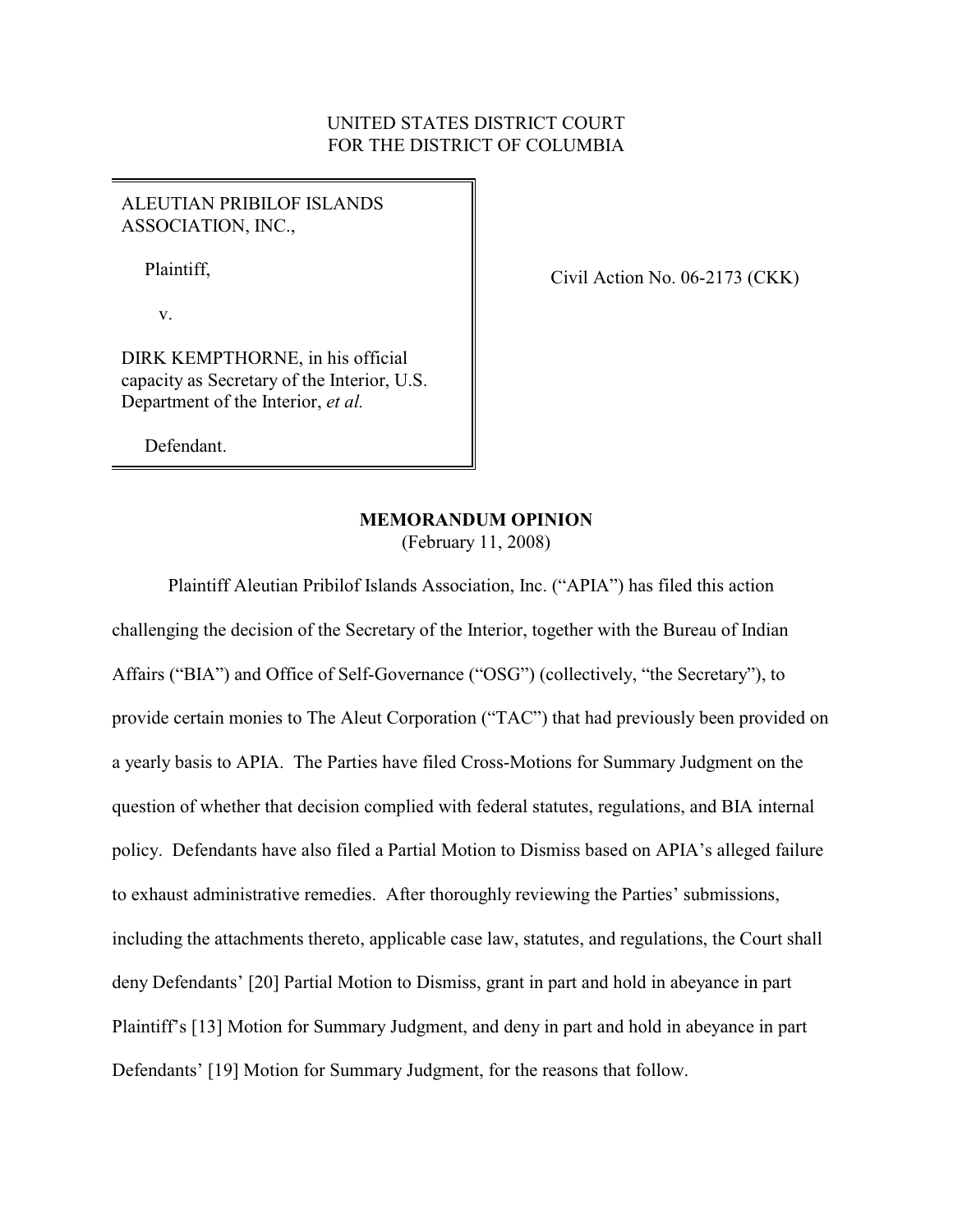#### **I. BACKGROUND**

The Indian Self-Determination and Education Assistance Act ("ISDEAA") allows Indian tribes or tribal organizations to receive funds from the federal government to carry out various programs, functions, services, and activities ("PFSAs"). *See* 25 U.S.C. §§ 450 *et seq.* Beginning in fiscal year 1996, APIA's thirteen member tribes authorized APIA, by tribal resolution, to enter self-governance compacts with the Secretary to carry out a variety of PFSAs.<sup>1</sup> Pl.'s Stmt.  $\P$  2. As part of these compacts, APIA requested responsibility and funding for PFSAs related to section 14(h)(1) of the Alaska Native Claims Settlement Act ("ANCSA"), 43 U.S.C. § 1613(h)(1) (hereinafter "Section 14(h)(1) funds" or the "Section 14(h)(1) program"). *Id.* ¶ 3. Defendants approved APIA's requests for Section 14(h)(1) funds each fiscal year from 1996 through 2005. *Id.* For FY 2006, however, the Secretary declined APIA's request for Section 14(h)(1) funds, indicating that it would instead provide the funds to TAC. *Id.* ¶ 12. The present lawsuit concerns the decision by Defendants to provide the Section 14(h)(1) funds to TAC instead of APIA for FY 2006, and its intent to do so in subsequent fiscal years.

ANSCA was implemented by Congress in 1971 to provide "a fair and just settlement of all claims by Natives and Native groups of Alaska, based on aboriginal land claims." 43 U.S.C.

 $1$  This Court strictly adheres to the text of Local Civil Rule 56.1 when resolving motions for summary judgment. *See Burke v. Gould*, 286 F.3d 513, 519 (D.C. Cir. 2002) (district courts need to invoke Local Civil Rule 56.1 before applying it to the case). Although discretionary in the text of the Local Civil Rule 56.1, in resolving the present summary judgment motion, this Court "assumes that facts identified by the moving party in its statement of material facts are admitted, unless such a fact is controverted in the statement of genuine issues filed in opposition to the motion." LCvR 56.1. Thus, in most instances the Court shall cite to Plaintiff's Statement of Material Facts ("Pl.'s Stmt.") or Defendant's Statement of Material Facts ("Defs.' Stmt.") unless a statement is contradicted by the opposing Party. The Court shall also cite directly to the record, where appropriate, to provide additional information not covered in either of the Parties' **Statements**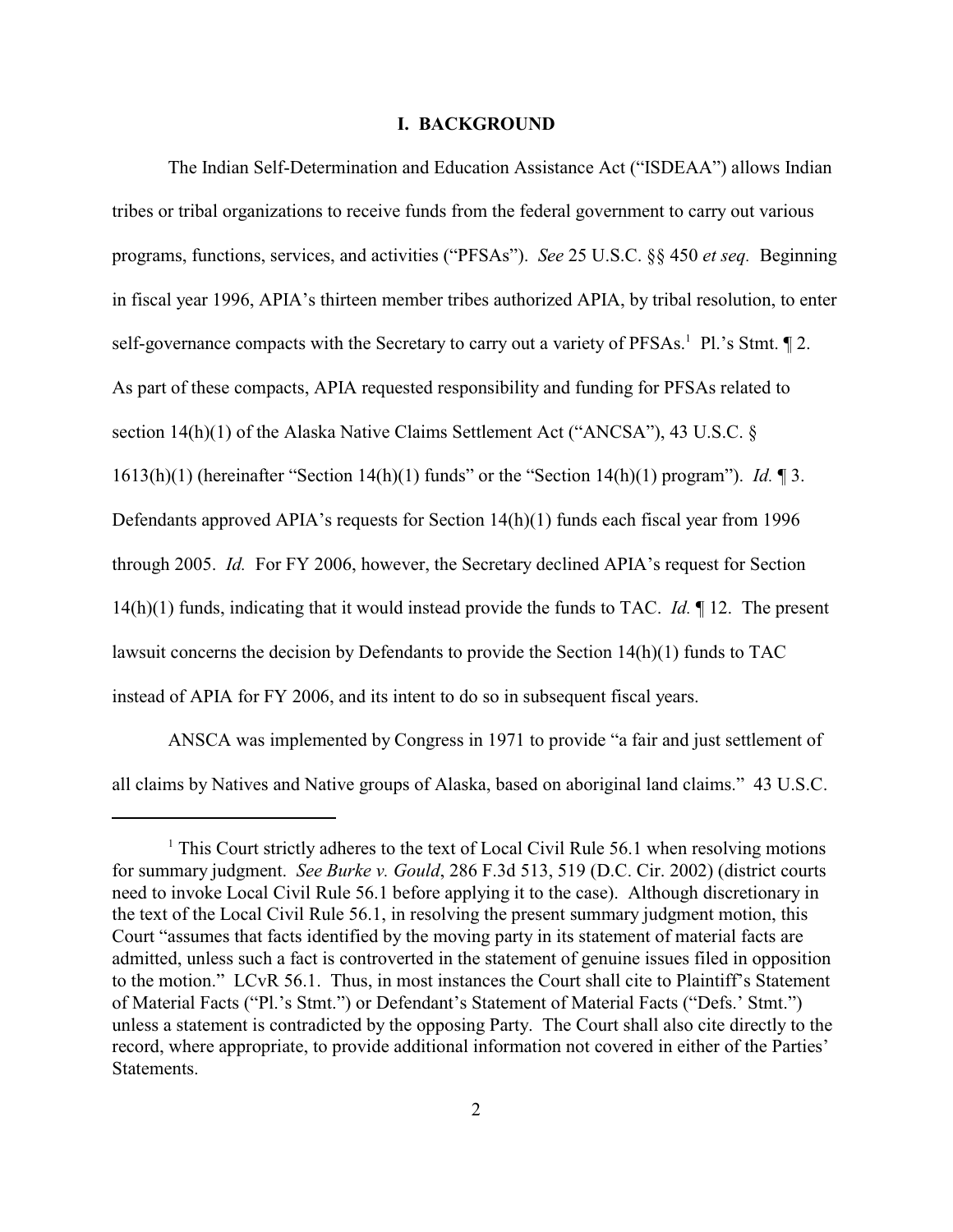§ 1601(a). To that end, Congress created two types of private corporate entities to receive the land and money provided to Alaska Natives – Regional Corporations and Village Corporations. Section 1606 of ANCSA created Regional Corporations by dividing Alaska into twelve regions, and enrolling all living Alaska Natives in a Regional Corporation determined by where they resided on the date of the 1970 census enumeration. *Id.* § 1604(b). Section 1607(a) of ANCSA created Village Corporations by setting forth criteria by which Native residents could gain such a status. 43 U.S.C. § 1607(a). TAC, the tribe who received the Section 14(h)(1) funds that APIA claims it should have received, is the ANCSA Regional Corporation for the Aleutian Region. *See* Pl.'s Stmt. ¶ 4. APIA, the Plaintiff in this case, is a nonprofit corporation representing thirteen Village Corporations in the Aleut Region. *See Id.* ¶ 1.

The Section 14(h)(1) program, the ANCSA provision at the center of the present dispute, authorizes the Secretary to "withdraw and convey to the appropriate Regional Corporation fee title to existing cemetery sites and historical places." *Id.*  $\S$  1613(h)(1). Pursuant to the statute's implementing regulations, the appropriate Regional Corporation must file an application with the Board of Land Management ("BLM") for the conveyance of the cemetery site or historical place. *See* 43 C.F.R. § 2653.5(f). The BLM, in turn, forwards the application to the BIA "for investigation, report, and certification." *Id.* § 2653.5(h).

TAC filed Section 14(h)(1) applications with the BLM in the 1970s. Defs.'s Stmt. ¶ 2. The BIA initiated many of the activities associated with the applications, but had not completed its tasks prior to 1995. *Id.* ¶ 3. At that point, APIA, on behalf of thirteen federally recognized tribal governments in the Aleut region, entered into a Tribal Self-Governance Compact that authorized APIA to carry out a broad range of PFSAs for the beneficiaries in the region,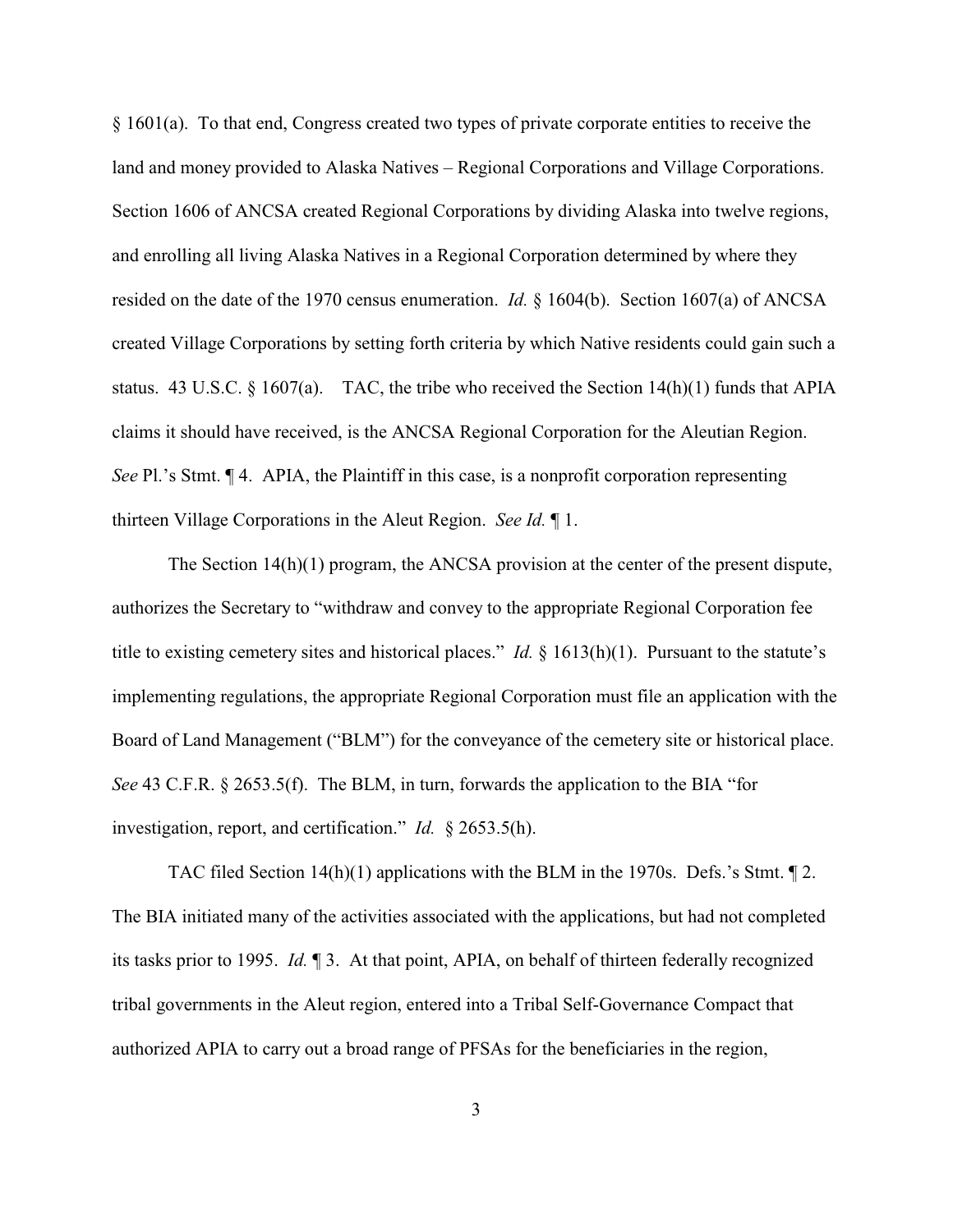including the BIA-assigned tasks related to the Section 14(h)(1) program. Pl.'s Stmt. ¶ 3. The BIA approved APIA's request for Section 14(h)(1) funds and began providing the APIA with the same. *Id.*

On August 7, 1998, APIA executed a Memorandum of Agreement with TAC permitting the two parties to "jointly conduct certain cultural heritage, preservation and related activities," including those related to the Section  $14(h)(1)$  program. Pl.'s Stmt.  $\P$  5. Notwithstanding this agreement, the Secretary continued to provide APIA with the Section 14(h)(1) funds. *Id.* ¶ 6. In 2005, however, the TAC Board of Directors passed a resolution stating that it no longer wanted APIA to carry out ANCSA-related work on TAC's behalf.<sup>2</sup> Defs.' Stmt.  $\P$ 9.

On October 3, 2005, the BIA declined APIA's FY 2006 request for Section 14(h)(1) funds and indicated that it would provide those funds to TAC. Pl.'s Stmt. ¶ 12. The BIA failed to include a written explanation of its decision, and it did not notify APIA of its right to appeal or the procedures for doing so. *Id.* ¶ 13. APIA requested an informal conference to discuss the BIA's decision, at which Deputy Regional Director Charles Bunch issued a recommended decision upholding the transfer of the 14(h)(1) funds from APIA to TAC. *Id.* ¶ 14. APIA then filed an appeal with the Interior Board of Indian Appeals ("IBIA"). The case was assigned to an Administrative Law Judge ("ALJ") who issued a recommended decision upholding the BIA's decision. *Id.* ¶ 15. Although APIA sought to file objections to the ALJ's recommended decision, the IBIA dismissed its objections as untimely (the objections were not filed within the 30 days

 $\degree$  TAC passed its resolution after having apparently reviewed a memorandum drafted by the Office of the Regional Solicitor which suggested that Regional Corporations take a more active role in Section 14(h)(1) conveyance-related work. *See* Defs.' Stmt. ¶ 8; Defs.' Mot. for Summ. J., Ex. 15 at 1-5 (Regional Solicitor Memorandum)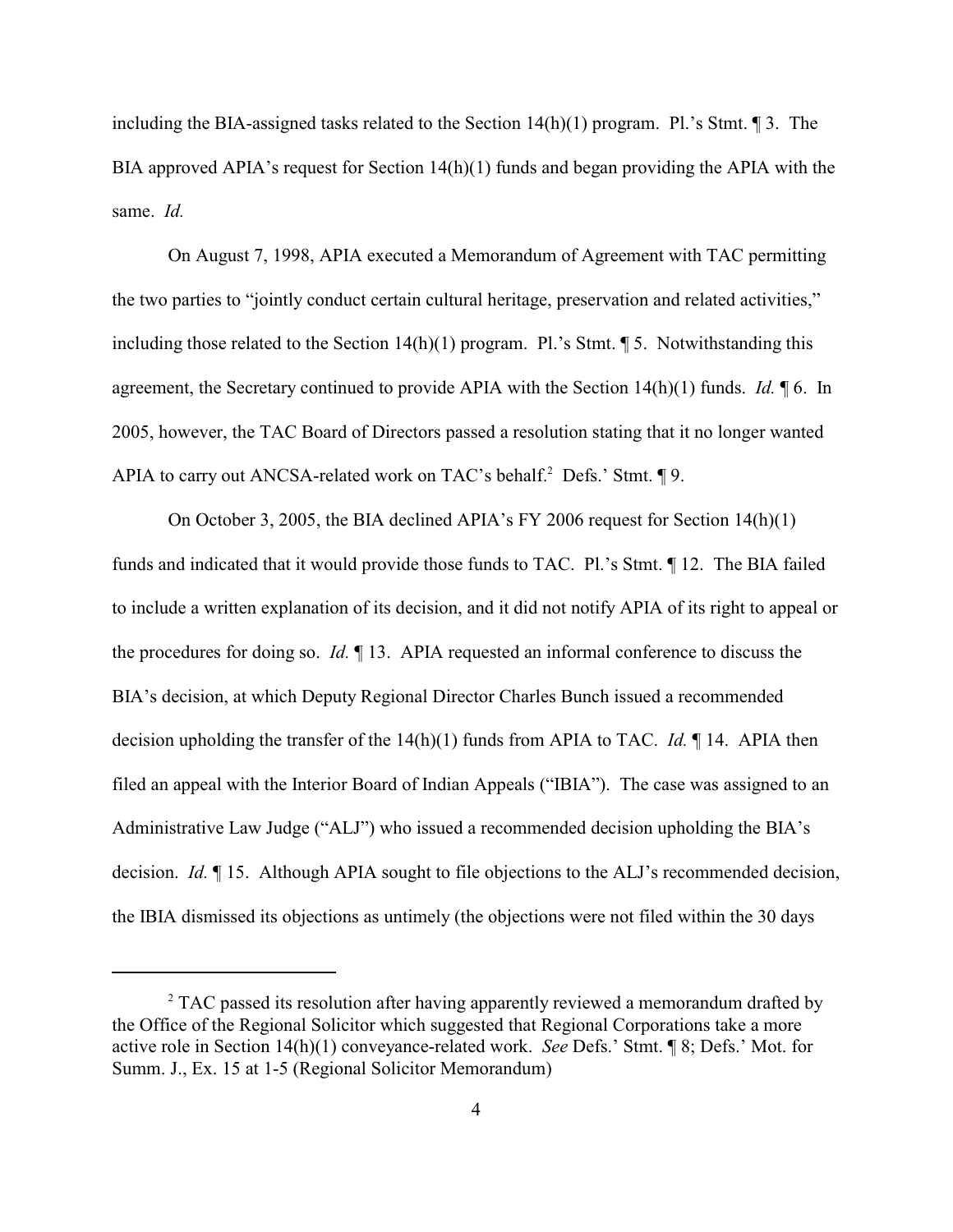prescribed by the applicable regulations). *Id.* This lawsuit followed on December 21, 2006.

#### **II. LEGAL STANDARD**

#### *A. Motion to Dismiss*

Under Federal Rule of Civil Procedure 12(b)(1), the plaintiff bears the burden of establishing that the court has jurisdiction. *See Am. Farm Bureau v. Envtl. Prot. Agency*, 121 F. Supp. 2d 84, 90 (D.D.C. 2000). Although a court must accept as true all of the factual allegations contained in the complaint when reviewing a motion to dismiss pursuant to Rule 12(b)(1), *see Leatherman v. Tarrant County Narcotics Intelligence & Coordination Unit*, 507 U.S. 163, 164 (1993), the court need not accept legal conclusions as true, *Boyd v. O'Neill*, 273 F. Supp. 2d 92, 95 (D.D.C. 2003). A court may also consider material other than the allegations of the complaint in determining whether it has jurisdiction to hear the case. *See Coalition for Underground Expansion v. Mineta*, 333 F.3d 193, 198 (D.C. Cir. 2003); *EEOC v. St. Francis Xavier Parochial Sch.*, 117 F.3d 621, 624-25 n.3 (D.C. Cir. 1997).

### *B. Motion for Summary Judgment*

A party is entitled to summary judgment if "the pleadings, depositions, answers to interrogatories, and admissions on file, together with the affidavits, if any, show that there is no genuine issue as to any material fact and the moving party is entitled to a judgment as a matter of law." Fed. R. Civ. P. 56(c); *see Tao v. Freeh*, 27 F.3d 635, 638 (D.C. Cir. 1994). Under the summary judgment standard, the moving party "bears the initial responsibility of informing the district court of the basis for its motion, and identifying those portions of 'the pleadings, depositions, answers to interrogatories, and admissions on file, together with the affidavits, if any' which it believes demonstrate the absence of a genuine issue of material fact." *Celotex*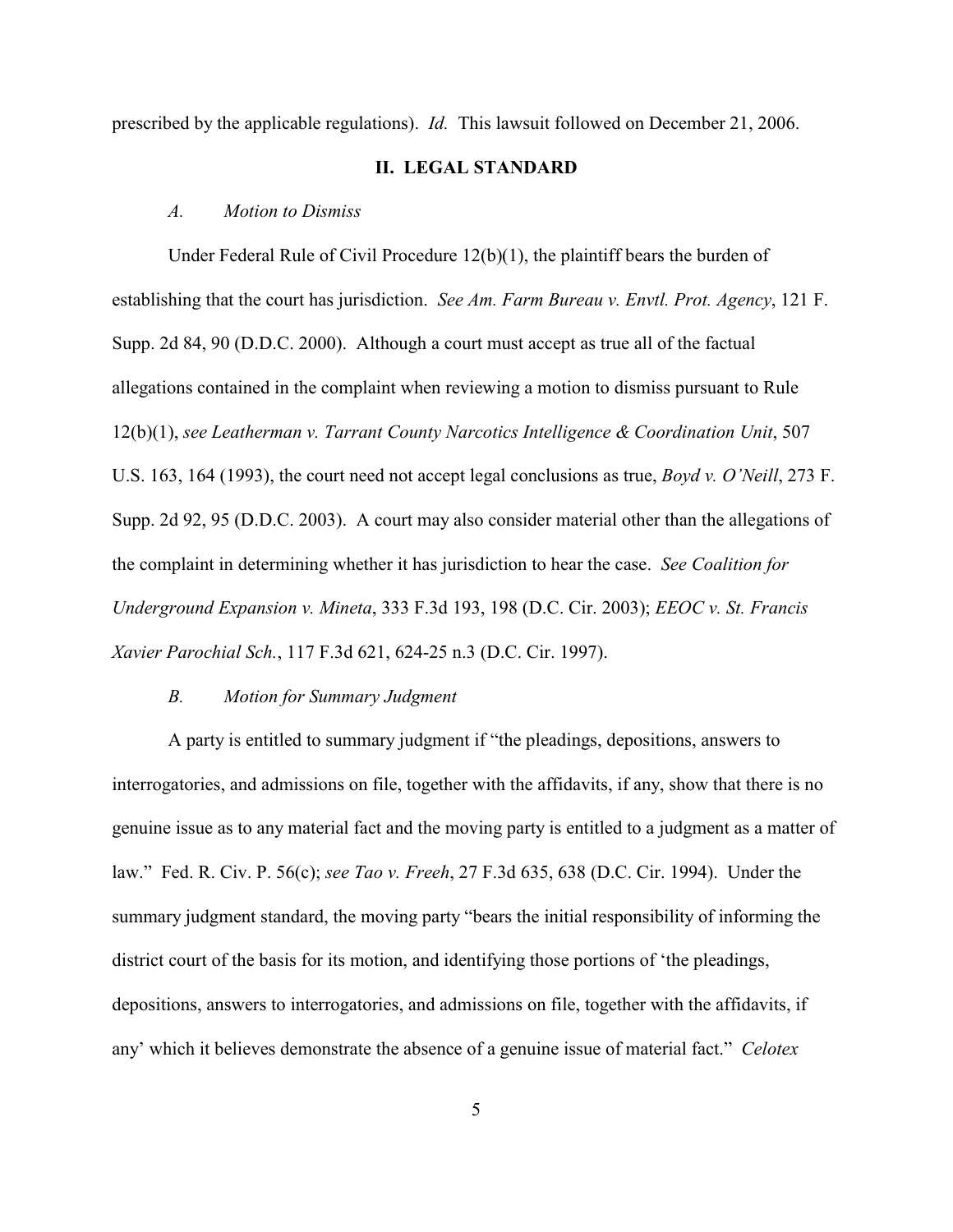*Corp. v. Catrett*, 477 U.S. 317, 323 (1986). In response, the opposing party must "go beyond the pleadings and by [its] own affidavits, or by the 'depositions, answers to interrogatories, and admissions on file,' designate 'specific facts showing that there is a genuine issue for trial.'" *Id.* at 324

Although a court should draw all inferences from the supporting records submitted by the nonmoving party, the mere existence of a factual dispute, by itself, is not sufficient to bar summary judgment. *See Anderson v. Liberty Lobby, Inc.*, 477 U.S. 242, 247-48 (1986). To be material, the factual assertion must be capable of affecting the substantive outcome of the litigation; to be genuine, the issue must be supported by sufficient admissible evidence that a reasonable trier-of-fact could find for the nonmoving party. *Laningham v. U.S. Navy*, 813 F.2d 1236, 1242-43 (D.C. Cir. 1987); *Liberty Lobby*, 477 U.S. at 251-52 (the court must determine "whether the evidence presents a sufficient disagreement to require submission to a jury or whether it is so one-sided that one party must prevail as a matter of law"). "If the evidence is merely colorable, or is not sufficiently probative, summary judgment may be granted." *Liberty Lobby*, 477 U.S. at 249-50 (internal citations omitted). "Mere allegations or denials of the adverse party's pleading are not enough to prevent the issuance of summary judgment." *Williams v. Callaghan*, 938 F. Supp. 46, 49 (D.D.C. 1996). The adverse party "must do more than simply show that there is some metaphysical doubt as to the material facts." *Matsushita Elec. Indus. Co. v. Zenith Radio Corp*., 475 U.S. 574, 586 (1986). Instead, while the movant bears the initial responsibility of identifying those portions of the record that demonstrate the absence of a genuine issue of material fact, the burden shifts to the non-movant to "come forward with 'specific facts showing that there is a *genuine issue for trial.*'" *Id.* at 587 (citing Fed. R. Civ.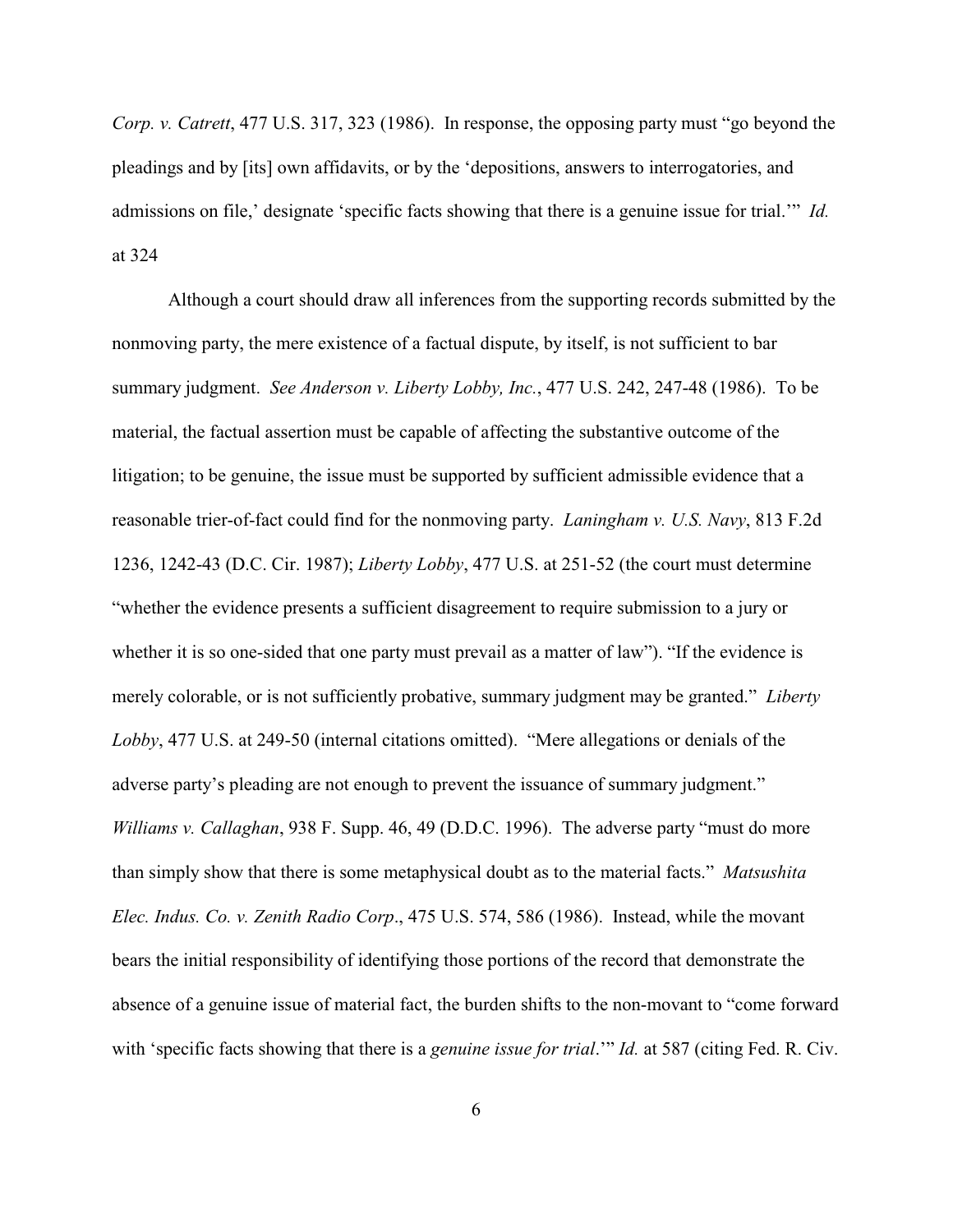P. 56(e)) (emphasis in original).

#### *C. ISDEAA and APA*

APIA's Complaint asserts claims under the Indian Self-Determination and Education Assistance Act ("ISDEAA"), 25 U.S.C. §§ 450m-1(a), and the Administrative Procedure Act ("APA"), 5 U.S.C.  $\S$  706(2)(A). The Parties dispute the standard of review the Court should apply to Plaintiff's ISDEAA claims. For the reasons explained below, the Court does not reach the merits of APIA's ISDEAA claims in this Memorandum Opinion, and therefore does not resolve the Parties' dispute concerning the applicable standard of review under that statute.

The Court does reach the merits of APIA's APA claims. Pursuant to the APA, "[t]he reviewing court shall . . . hold unlawful and set aside agency action, findings, and conclusions found to be . . . arbitrary, capricious, an abuse of discretion, or otherwise not in accordance with law." 5 U.S.C.  $\frac{$706(2)(A)]}{2}$ .

The scope of review under the "arbitrary and capricious" standard is narrow and a court is not to substitute its judgment for that of the agency. Nevertheless, the agency must examine the relevant data and articulate a satisfactory explanation for its action including a rational connection between the facts found and the choice made. In reviewing that explanation, we must consider whether the decision was based on a consideration of the relevant factors and whether there has been a clear error of judgment.

*Motor Vehicle Mfrs. Ass'n of the United States, Inc.*, 463 U.S. 29, 43 (1983) (internal citations and quotation marks omitted); *see also Cellco P'ship v. Fed. Commc'ns Comm'n*, 357 F.3d 88, 93-94 (D.C. Cir. 2004) (noting "arbitrary and capricious" review is "highly deferential . . . presum[ing] the validity of agency action . . . [which] must [be] affirm[ed] unless the Commission failed to consider relevant factors or made a clear error in judgment."). Moreover, the Court "must affirm if a rational basis for the agency's decision exists." *Bolden v. Blue Cross*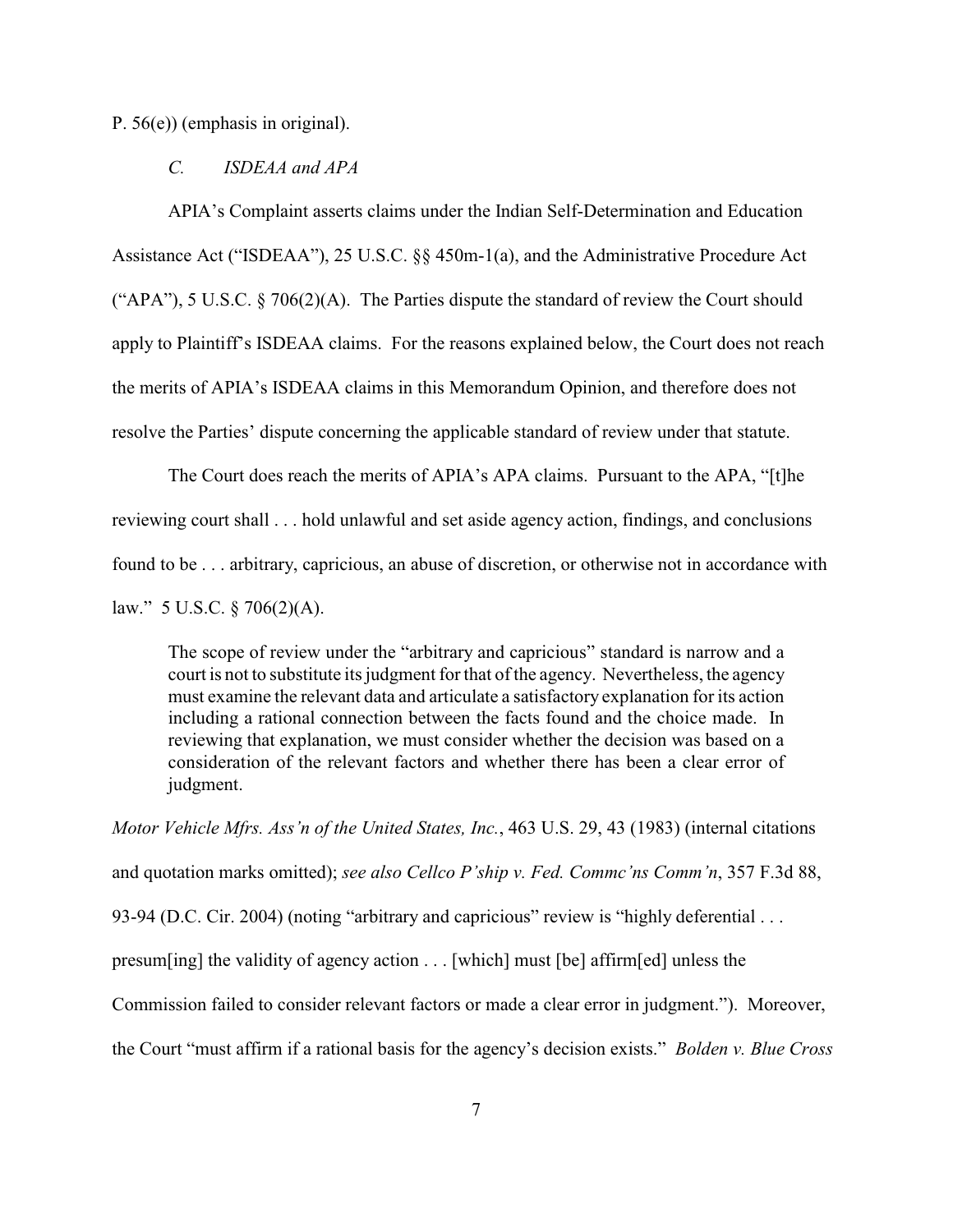*& Blue Shield Ass'n*, 848 F.2d 201, 205 (D.C. Cir. 1988). The degree of deference a court should pay an agency's construction is, however, affected by "the thoroughness, validity, and consistency of an agency's reasoning." *Fed. Election Comm'n v. Democratic Senatorial Campaign Comm.*, 454 U.S. 27, 37 (1981).

#### **III. DISCUSSION**

*A. Motion to Dismiss Based on Exhaustion of Administrative Remedies*

Defendants filed a Partial Motion to Dismiss arguing that Plaintiff failed to exhaust its administrative remedies as to its fiscal year 2006 claims. The Court is unpersuaded by this argument.

The ISDEAA and its implementing regulations allow a tribal organization that is dissatisfied with the denial of a funding proposal to proceed with a judicial lawsuit or initiate administrative proceedings to review the decision. *See* 25 C.F.R. § 900.153. If the tribe elects the latter option, it may request an informal conference with the office of the person whose decision it is appealing. *Id.* at § 900.154. If the tribe remains dissatisfied following the informal conference, it may appeal the decision to the Interior Board of Indian Appeals. *Id.* § 900.157. Following a hearing by an ALJ and the issuance of a recommended decision, the tribe may file objections to the decision with the IBIA. *Id.* §§ 900.166, 167.

In the present case, APIA elected to pursue administrative review of the BIA's decision to deny the funds for fiscal year 2006. It attended an informal conference with Deputy Regional Director Charles Bunch. *See* Pl.'s Stmt. ¶ 14. Following Mr. Bunch's decision upholding the denial of APIA's request for Section 14(h)(1) funds, APIA filed an appeal with the IBIA. *Id.* ¶ 15. The matter was assigned to an ALJ who issued a recommended decision upholding the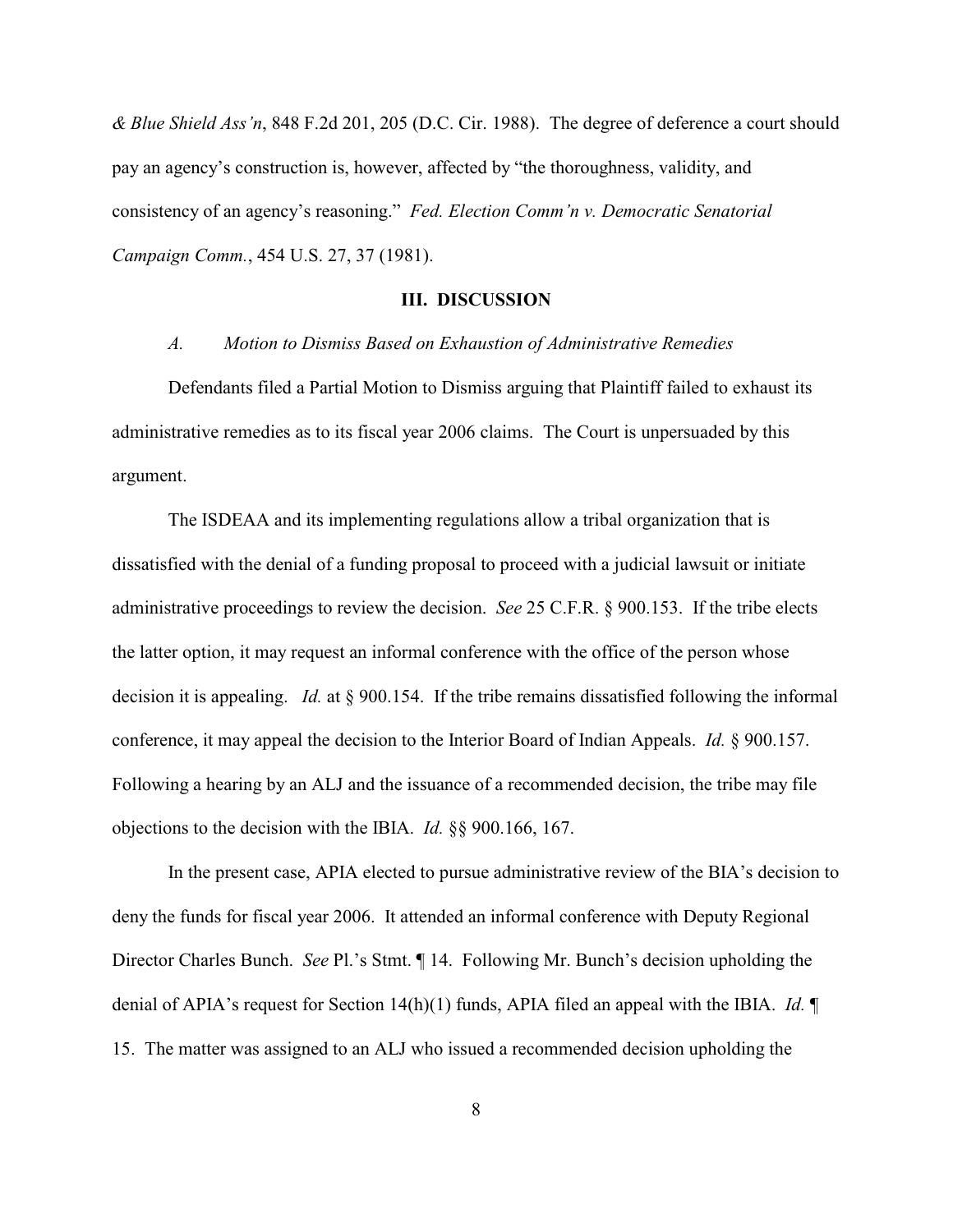denial of APIA's funding request. *Id.* APIA filed objections with the IBIA on October 31, 2006, but the IBIA dismissed the objections as untimely on November 3, 2006. *Id.*; Defs.' Response to Pl.'s Stmt. ¶ 15.

Defendants argue that APIA's failure to file timely objections to the ALJ's recommended decision "deprived defendants of an opportunity 'to exercise [their] discretion and expertise on the matter, and to make a factual record to support [their] decision.'" Defs.' Mot. for Summ. J. at 13 (quoting *Oglesby v. U.S. Dep't of the Army*, 920 F.2d 57, 61 (D.C. Cir. 1990). According to Defendants, although APIA could have filed a judicial lawsuit following BIA's initial decision to deny APIA's request for Section  $14(h)(1)$  funds, APIA's decision to pursue administrative review of that decision bound APIA to exhaust all possible avenues for administrative review prior to initiating a judicial lawsuit. Having failed to file timely objections, Defendants argue that APIA has lost its right to file suit as to the Section 14(h)(1) funds for FY 2006.

Defendants' argument is unsupported by the applicable regulations. Pursuant to 25 C.F.R. § 900.166, an ALJ's recommended decision is not "final" if a party files objections within 30 days. This provision also provides that "[i]f no party files a written statement of objections within 30 days, the recommended decision shall become final." Because the APIA did not file a written statement of objections within 30 days (a fact which is undisputed), the ALJ's recommended decision became final by operation of the regulations. Such final agency decisions are subject to judicial review. *See* 5 U.S.C. § 704 ("agency action otherwise final is final for the purposes of this section whether or not there has been presented or determined an application for a declaratory order, for any form of reconsideration, or, unless the agency otherwise requires by rule and provides that the action meanwhile is inoperative, for an appeal to superior agency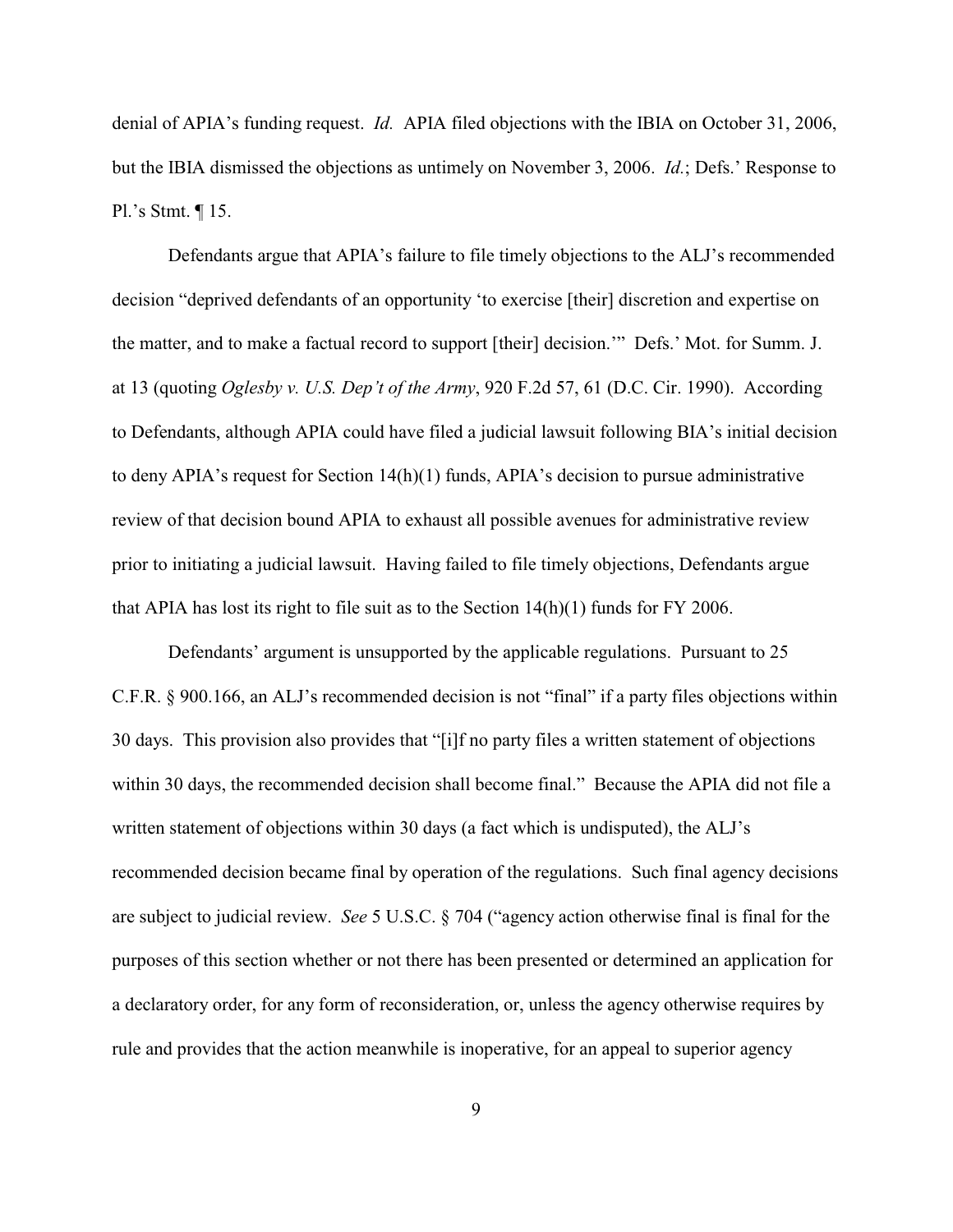authority").

The applicable statute and regulations also use the permissive "may" in the context of a tribal organization's possible avenues for administrative review. *See* 25 U.S.C. 450f(b)(3) (stating that a tribe "*may*, in lieu of filing [an appeal to the Secretary], exercise the option to initiate an action in Federal district court. . .") (emphasis added); 45 C.F.R. § 900.153 (stating that a tribe "may" request an informal conference); *Id.* § 900.157 (stating that a tribe "may" file an appeal of the recommended decision and the report of the informal conference); *Id.* § 900.167(b) (stating that a tribe "may" file objections to the ALJ's recommended decision). The wording of these statutes is inconsistent with the argument that the APIA failed to exhaust its administrative remedies by failing to pursue all permissive avenues for administrative review. *See Darby v. Cisneros*, 509 U.S. 137, 147 (1993) ("[APA section 704] explicitly requires exhaustion of all intra-agency appeals mandated either by statute or by agency rule; it would be inconsistent with the plain language of [section 704] for courts to require litigants to exhaust optional appeals as well"); *Weinberger v. Salfi*, 422 U.S. 749, 757 (1975) (holding that a statute mandates exhaustion only when it contains "[s]weeping and direct statutory language indicating that there is no federal jurisdiction prior to exhaustion. . .").

Finally, the Court notes that Defendants' assertions that it has lost the opportunity to build a factual record are unpersuasive. Defendants have submitted the lengthy opinion of the ALJ as an attachment to their Cross-Motion, and both Parties have referenced the extensive administrative record throughout their submissions. Moreover, pursuant to 25 U.S.C. § 450f(b)(3), APIA could have filed a judicial lawsuit immediately following the denial of the requested Section 14(h)(1) funds. In that circumstance, Defendants would not have been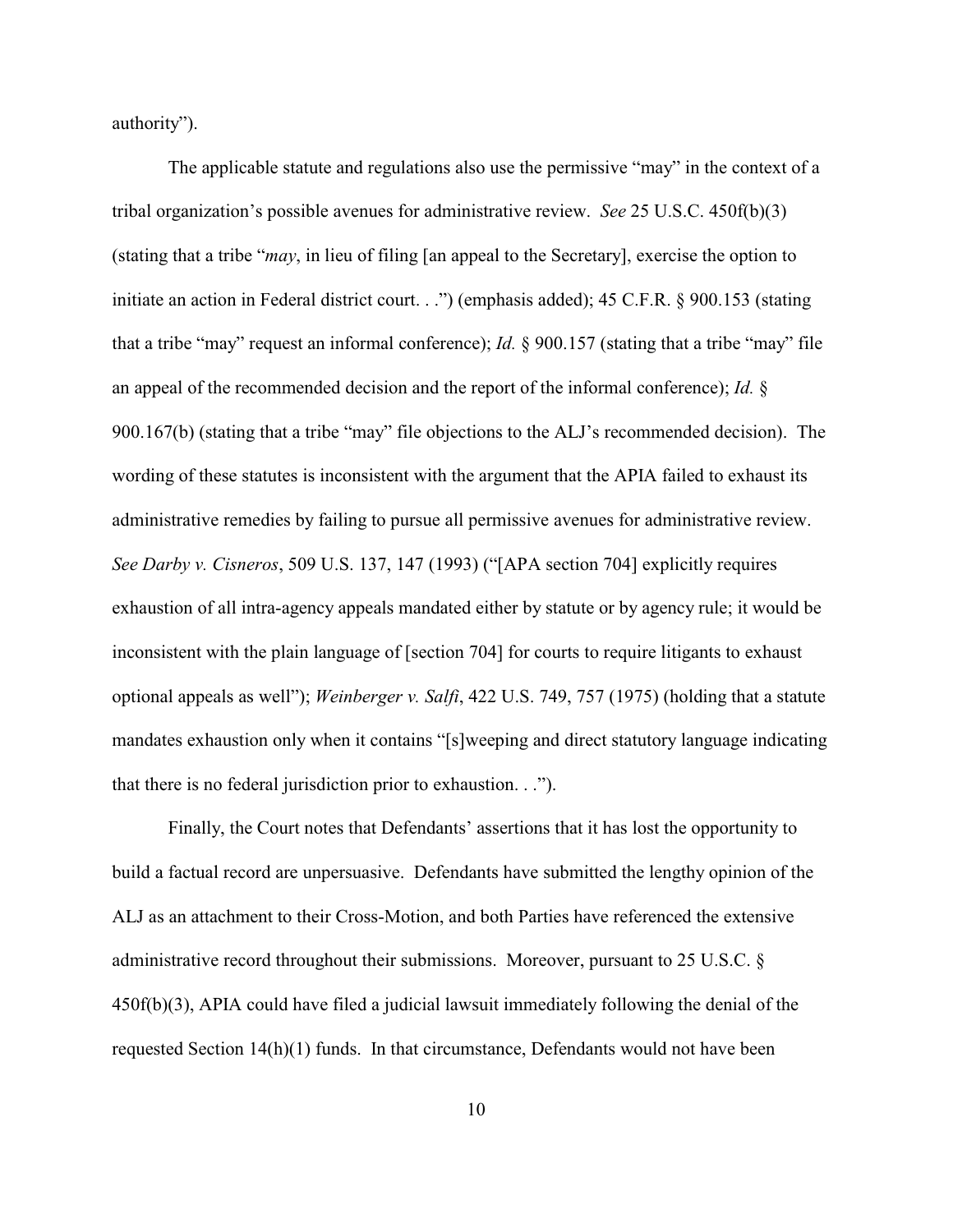provided with an opportunity to "build a factual record," so Defendants have not "lost" anything based on APIA's having pursued less than all of its potential administrative review opportunities. For these reasons, the Court rejects Defendants' argument that APIA failed to exhaust its administrative remedies for its FY 2006 funding request, and shall deny Defendants' Partial Motion to Dismiss.

# *B. Cross-Motions for Summary Judgment Based on the Secretary's Decision to Partially Reject APIA's FY 2006 Funding Request*

1. Declination of Funding Requests

The ISDEAA limits the Secretary's discretion to decline funding proposals. Pursuant to

25 U.S.C. § 450(f), "upon the request of an Indian tribe by tribal resolution," the Secretary must,

within 90 days after receiving the proposal, "approve the proposal and award the contract unless

the Secretary provides written notification to the applicant that contains a specific finding that

clearly demonstrates" that one of five statutory criteria justifies denial of the proposal

("Declination Criteria"):

- (A) the service to be rendered to the Indian beneficiaries of the particular program or function to be contracted will not be satisfactory;
- (B) adequate protection of trust resources is not assured;
- (C) the proposed project or function to be contracted for cannot be properly completed or maintained by the proposed contract;
- (D) the amount of funds proposed under the contract is in excess of the applicable funding level for the contract, as determined under section  $106(a)$ ; or
- (E) the program, function, service, or activity (or portion thereof) that is the subject of the proposal is beyond the scope of programs, functions, services, or activities covered under paragraph (1) because the proposal includes activities that cannot lawfully be carried out by the contractor.

25 U.S.C. §§ 450f(a)(1), (a)(2); *see also* 25 C.F.R. § 900.22 ("[t]he Secretary may only decline to

approve a proposal for one of five specific reasons").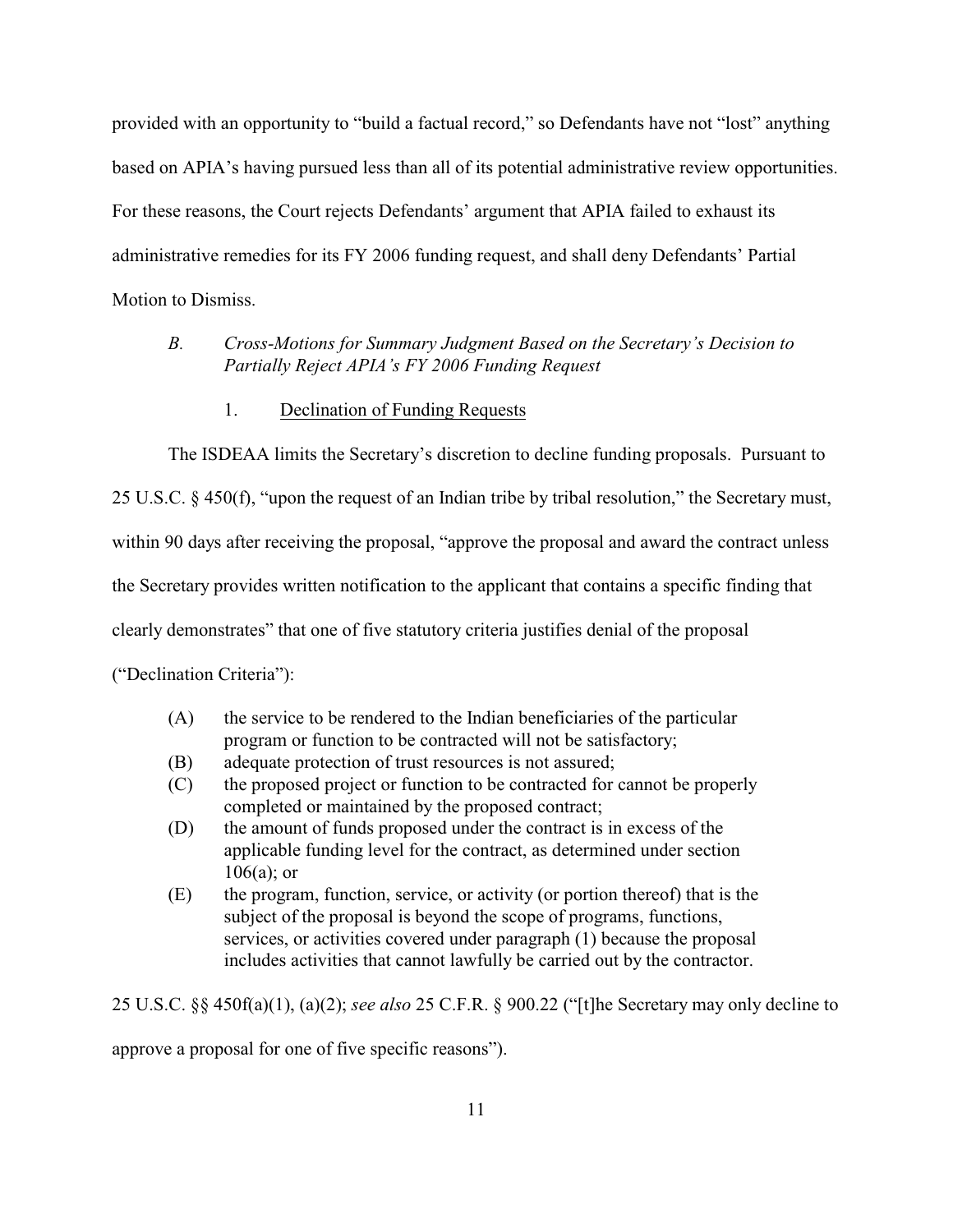Where the Secretary has approved a tribe's funding proposal in a previous fiscal year, the Secretary's discretion to deny the same proposal in subsequent years is even more limited. Under the ISDEAA, the Secretary must approve a subsequent proposal unless it is not "substantially the same as the prior annual funding agreement." 25 C.F.R. § 900.32. If, however, "there is a disagreement over the availability of appropriations," or if there is a portion of the annual funding agreement proposal that is not substantially the same as in prior years, the Secretary must consider the request under the Declination Criteria. *Id.*

If the Secretary denies a tribe's funding proposal, it must provide "a detailed explanation of the reason for the decision," including "a specific finding that clearly demonstrates that (or is supported by a controlling legal authority that) one of [the Declination Criteria] exists." 25 C.F.R. § 900.29(a). In subsequent administrative proceedings or judicial lawsuits reviewing the Secretary's decision, the burden of proof is on the Secretary "to establish by clearly demonstrating the validity of the grounds for declining the contract proposal (or portion thereof)." 25 U.S.C.  $\frac{6}{9}$  450(f)(e)(1).

In the present case, it is undisputed that Defendants did not follow these procedures. *See* Pl.'s Stmt. ¶ 13 ("[a]t no point prior to the initiation of the appeal . . . did BIA send APIA a written explanation of the decision to withhold the ANCSA funding, nor did it notify APIA of its right to appeal, or the procedures for doing so"); Defs.' Mot. for Summ. J. at 17 & n. 14 (arguing that "utilization of the statutory declination process" was not required, and therefore, was not followed). Although the Parties brief a host of other issues in their Motions, the question before the Court is whether the Secretary's decision not to apply the Declination Criteria and related regulations to APIA's request for Section 14(h)(1) funds was clearly erroneous and therefore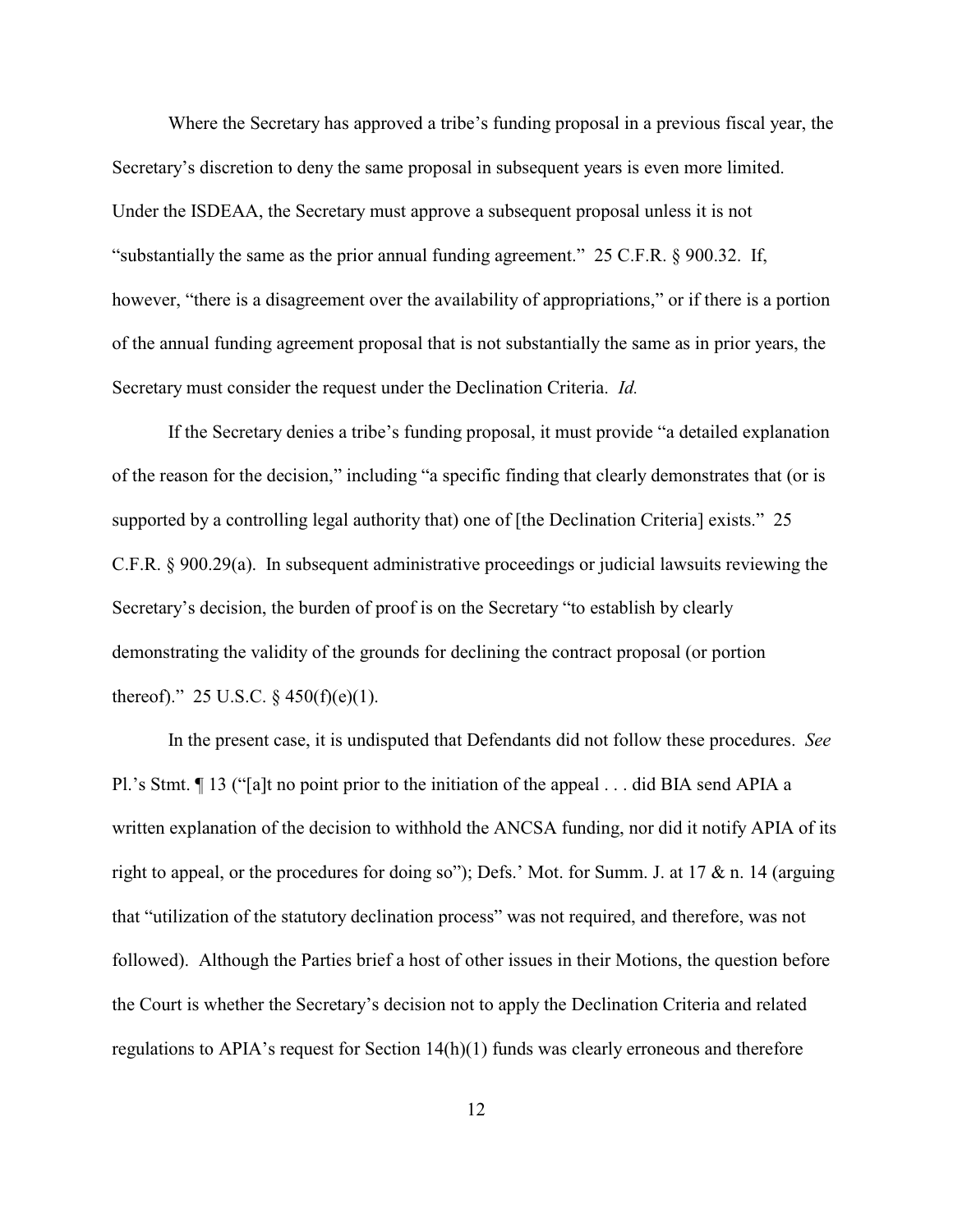arbitrary and capricious.

### 2. Section 14(h)(1) Funding

ANCSA Section 14(h)(1) authorizes the Secretary to "withdraw and convey to the appropriate Regional Corporation fee title to existing cemetery sites and historical places." 43 U.S.C. § 1613(h)(1). Prior to such a conveyance, however, the appropriate Regional Corporation must submit an application to the BLM. *See* 43 C.F.R. § 2653.5(f). The BLM, in turn, forwards the application to the BIA "for investigation, report, and certification." *Id.* § 2653.5(h). Beginning in fiscal year 1996, the BIA contracted with APIA to perform these functions for certain locations in the Aleut region. *See* Pl.'s Stmt. ¶ 3. APIA received those funds, on a yearly basis, through FY 2005, after which the Secretary declined APIA's request for the funds and provided them instead to TAC. *Id.* ¶ 12.

The Secretary took the position (and has taken the position in this litigation) that it was not required to apply the Declination Criteria to APIA's funding proposal (nor the more stringent regulations associated with declination of funding requests that have been approved in previous fiscal years) because APIA was not authorized to receive the Section 14(h)(1) funds.

Specifically, the Secretary argues that

the declination process is only triggered when a legally sufficient tribal resolution is received. Because the village-based tribes, whose resolutions support BIA and OSG contracting with non-tribe APIA, are not the beneficiaries of the [Section] 14(h)(1) program, their general resolutions do not support contracting of that program, and do not require utilization of the statutory declination process.

Defs.' Mot. for Summ. J. at 17. *See also* 25 U.S.C. 450(f)(a)(1) (stating that the Declination Criteria is implicated when the Secretary receives "the request of any Indian tribe by tribal resolution"); 25 C.F.R. § 900.8(d) (stating that resolution must be "from the Indian tribe(s) to be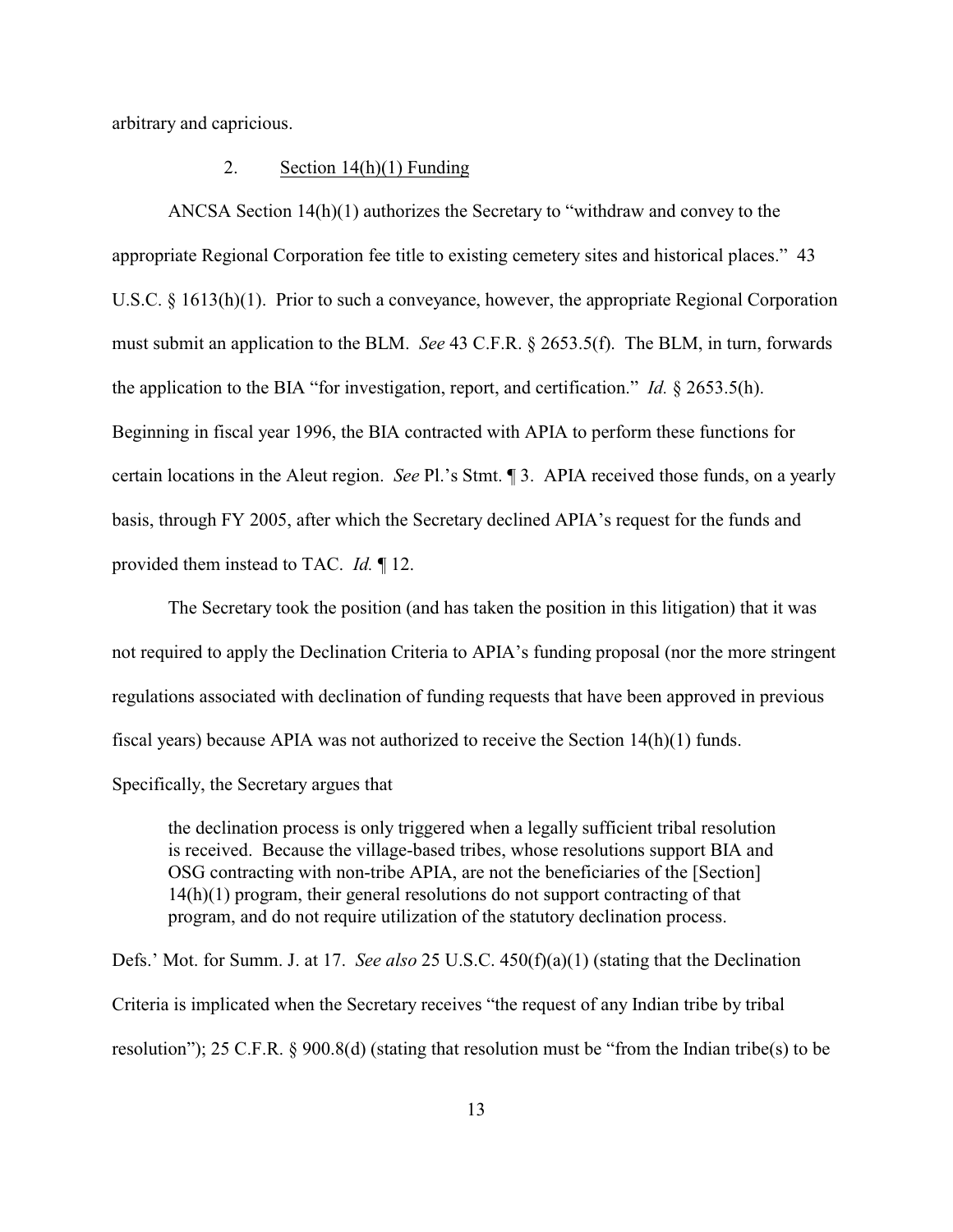served"). Accordingly, whether the BIA should have used the Declination Criteria and related regulations depends on whether the BIA was correct that TAC was the only beneficiary of the Section  $14(h)(1)$  funds.<sup>3</sup> The ALJ who ruled on APIA's appeal agreed with the BIA that the regulations were not implicated because APIA's thirteen member tribes were not beneficiaries of the Section 14(h)(1) funds. *See* Defs.' Mot. for Summ. J., Ex. 1 at 15 (ALJ Recommended Decision). Because the Court finds that there is no support in the record for a finding that TAC is the only beneficiary of the Section  $14(h)(1)$  funds, the Court holds that the BIA's decision not to apply the Declination Criteria and related regulations was clearly erroneous.

The Secretary's position finds no support in the language of Section 14(h)(1). *See* 43 U.S.C. § 1613(h)(1)(A) (authorizing the Secretary to "withdraw and convey to the appropriate Regional Corporation fee title to existing cemetery sites and historical places"). According to Defendants, because the statute allows Regional Corporations to take title to the properties and "makes no mention of Alaska Tribes or their members," Regional Corporations are the only beneficiaries of the Section  $14(h)(1)$  funds. That reasoning is untenable. The Section  $14(h)(1)$ funds requested by APIA concern the BIA-assigned tasks of investigating, reporting, and certifying information concerning the sites – not tasks associated with holding title to such sites. The statute is utterly silent with respect to whether TAC, the APIA, or any other tribe should be considered the beneficiary of the funds associated with the BIA-assigned tasks. Moreover, entities other than TAC are apparently capable of accomplishing these tasks, as the Secretary

<sup>&</sup>lt;sup>3</sup> In its Motion for Summary Judgment, the Secretary argues in passing that the Declination Criteria should not apply where, as here, it did not *decline* a request for 14(h)(1) funds but merely *transfered* such funds to another entity. *See* Defs.' Mot. for Summ. J. at 2. The Secretary cites no authority for this argument, and the Court finds that such a distinction is unwarranted by the applicable statutes and regulations.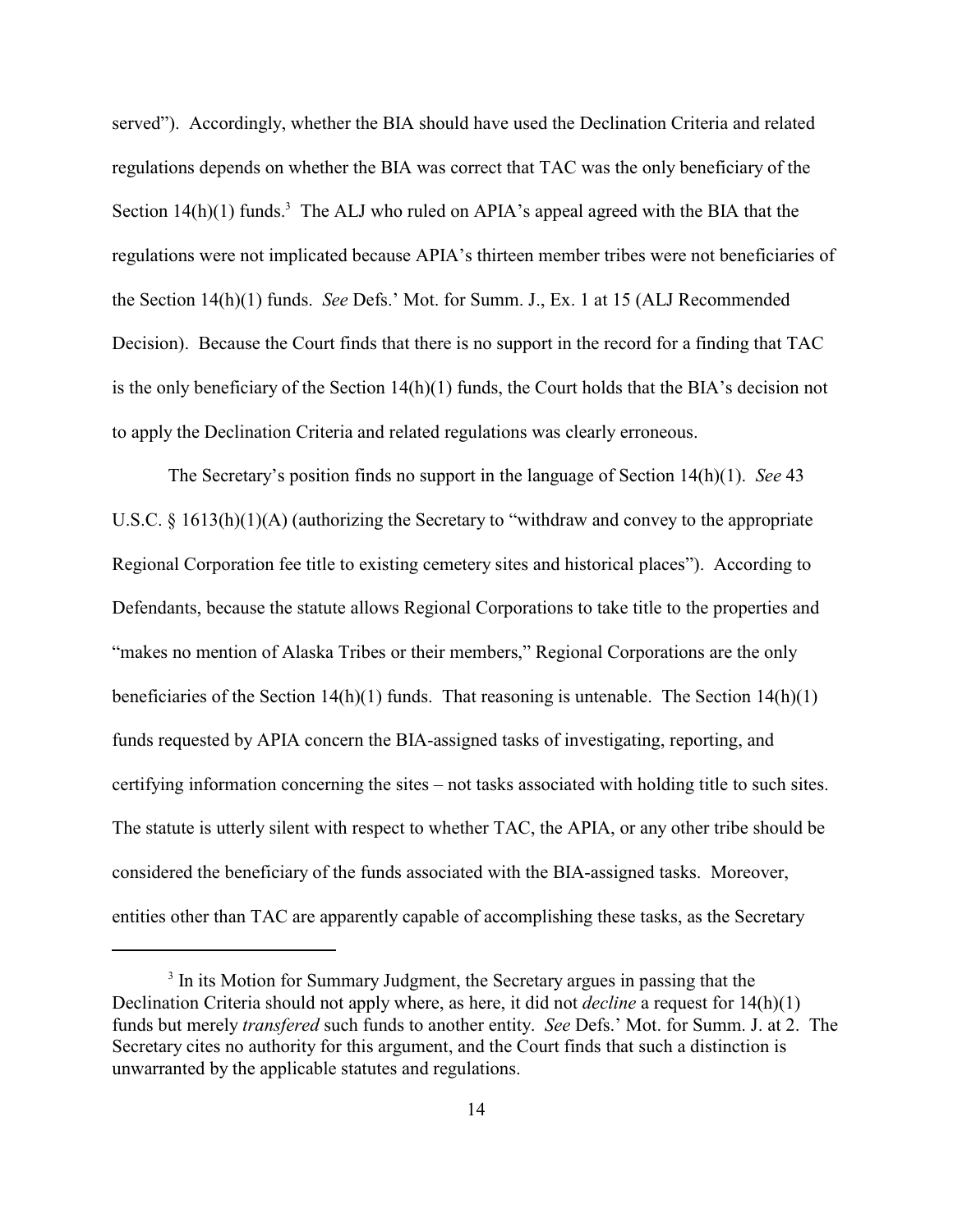provided the funds initially to APIA for ten years prior to transferring them to TAC.<sup>4</sup>

Even though the Secretary takes the position that TAC is the only tribe benefitting from the ANCSA 14(h)(1) program, its own arguments undermine that position. *See* Defs.' Mot. for Summ. J. at 20 (arguing that TAC is "the *primary* beneficiary") (emphasis added); Defs.' Reply at 10 (arguing that TAC is the "sole *direct* beneficiary") (emphasis added); Defs.' Reply at 16 (arguing that TAC is "*a* direct beneficiary") (emphasis added). In response to APIA's argument that the Section 14(h)(1) program benefits the village tribes that provide it with authority to contract for funds, the Secretary even concedes the following:

While it is true, in the very broadest sense, that the residents of the villages which authorize APIA to contract with the BIA for a wide variety of programs do benefit indirectly from the Congressional mandate in ANCSA  $\S$  14(h)(1) that Regional Corporations select, acquire and retain remote cemetery and historical sites in protected status, it is only reasonable that the corporations be recognized as the sole direct beneficiaries of the 14(h)(1) program for ISDEAA contracting purposes.

Defs.' Mot. at 23. These qualifications (e.g., primary or direct beneficiaries) are not present in, nor supported by, 25 U.S.C. § 450(f) and its implementing regulations, and directly undermine the Secretary's argument that it believed TAC to be the only beneficiary of 14(h)(1), without qualification. Moreover, this type of *ex ante* determination is inconsistent with a Congressional statutory scheme that limits the Secretary's discretion to deny such proposals and to justify its

<sup>&</sup>lt;sup>4</sup> APIA seeks to support its claims by referencing a colloquy between Senators Ted Stevens and Alan Bible on the Senate floor several days before ANCSA was enacted. *See* Pl.'s Mot. for Summ. J. at 23. According to APIA, the Senators' statements suggest that village tribes are the proper beneficiaries of Section 14(h)(1) funds. *Id.* The Court declines to give any significant weight to this excerpt of the ANCSA legislative history, as the statements do not directly confront the instant dispute (i.e., the statements appear to relate more to possession of these historical sites rather than identification of which tribes are properly considered beneficiaries of Section 14(h)(1)), and there is no evidence that any other members of Congress heard the colloquy or possessed similarly held views of the legislation.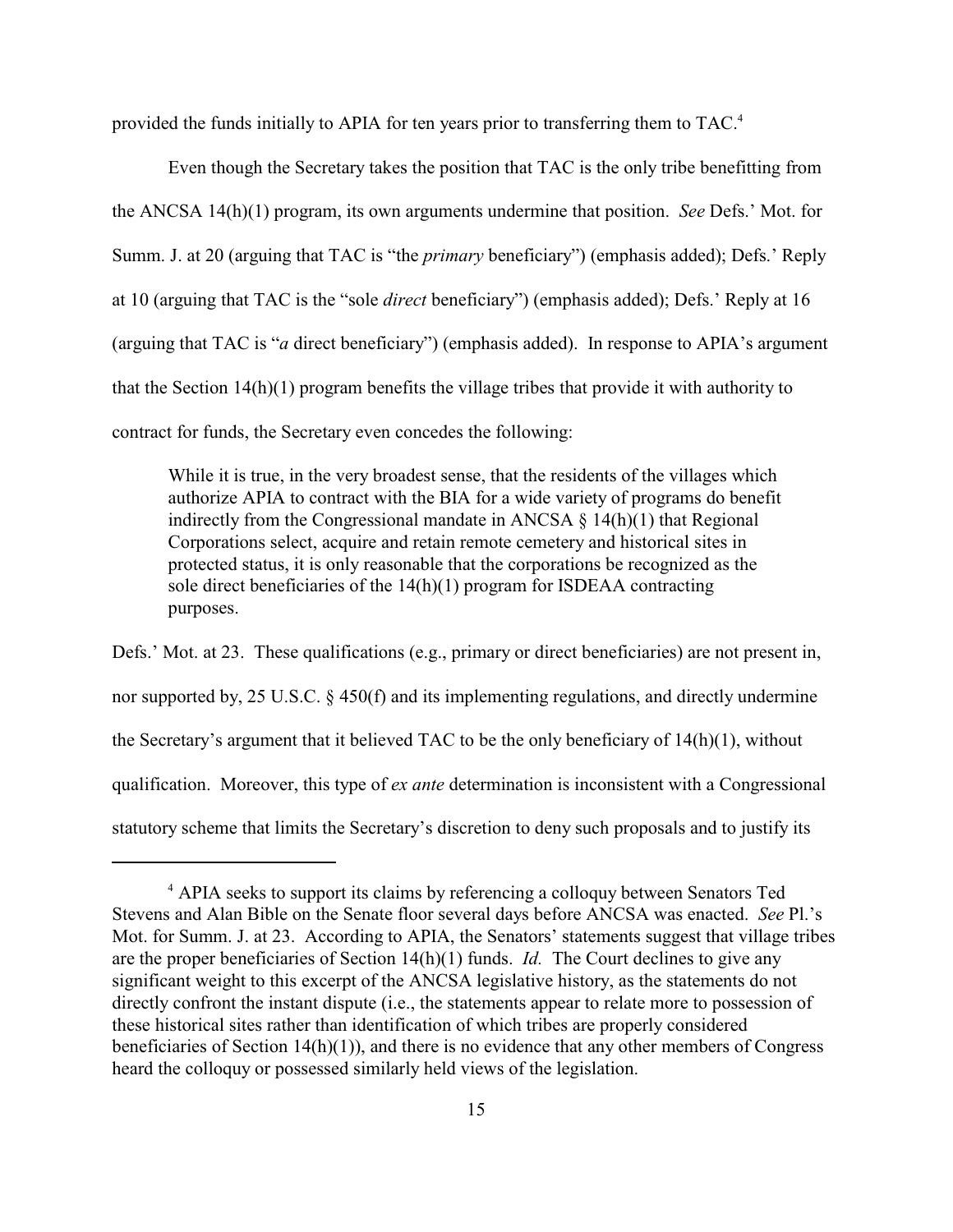decisions "by clearly demonstrating the validity of the grounds" for doing so based on one of five statutorily-enumerated critera. 25 U.S.C. § 450(f)(1). In the present case, by deciding not to apply its Declination Criteria and related regulations, the Secretary essentially relieved itself of the burden of providing a proper justification for its actions. 5

Finally, the record does not support the argument that no other entities or persons other than TAC and its members benefit from the Section  $14(h)(1)$  program. The BIA describes the ANCSA program as supporting "the Departmental goal of serving *communities* by fulfilling Indian fiduciary trust responsibilities by protecting cultural and natural heritage resources." Pl.'s Mot. for Summ. J., Ex. B at 47-48 (BIA FY 2006 Budget Justification) (emphasis added). The Memorandum of Agreement between APIA and TAC contained similar language, providing that they would "jointly conduct certain cultural heritage, preservation and related activities" including those related to the ANCSA  $14(h)(1)$  process, and use  $14(h)(1)$  funding to "fulfill[] Indian fiduciary trust responsibilities by protecting cultural and natural heritage resources." Pl.'s Opp'n at 15. The communities referenced by the BIA, and the Alaskan Natives who support the preservation of such sites, appear to benefit from the 14(h)(1) program irrespective of their

 $<sup>5</sup>$  In its Reply to APIA's Opposition, the Secretary questions whether all of APIA's</sup> thirteen member tribes have properly authorized APIA to contract with the BIA for Section 14(h)(1) funds. *See* Defs.' Reply at 9-10. The Court declines to consider this issue for two reasons. First, Plaintiff's Statement of Material Facts stated that APIA contracted for the funds "as authorized by the tribal governments it represents" and that the thirteen member tribes "have authorized APIA, by tribal resolution, to enter self-governance compacts with the United States." Pl.'s Stmt. ¶¶. Defendant acknowledged these statements as "[u]ndisputed." *See* Defs.' Response to Pl.'s Stmt. ¶¶ 2, 3. Defendant's new argument on Reply is inconsistent with that admission. Second, it is a well-settled prudential doctrine that courts generally will not entertain new arguments first raised in a reply brief. *See Herbert v. National Academy of Sciences*, 974 F.2d 192, 196 (D.C. Cir. 1992). That is especially appropriate where, as here, the Parties have had extensive opportunities to brief their arguments comprehensively, both at the administrative level and in the present proceeding.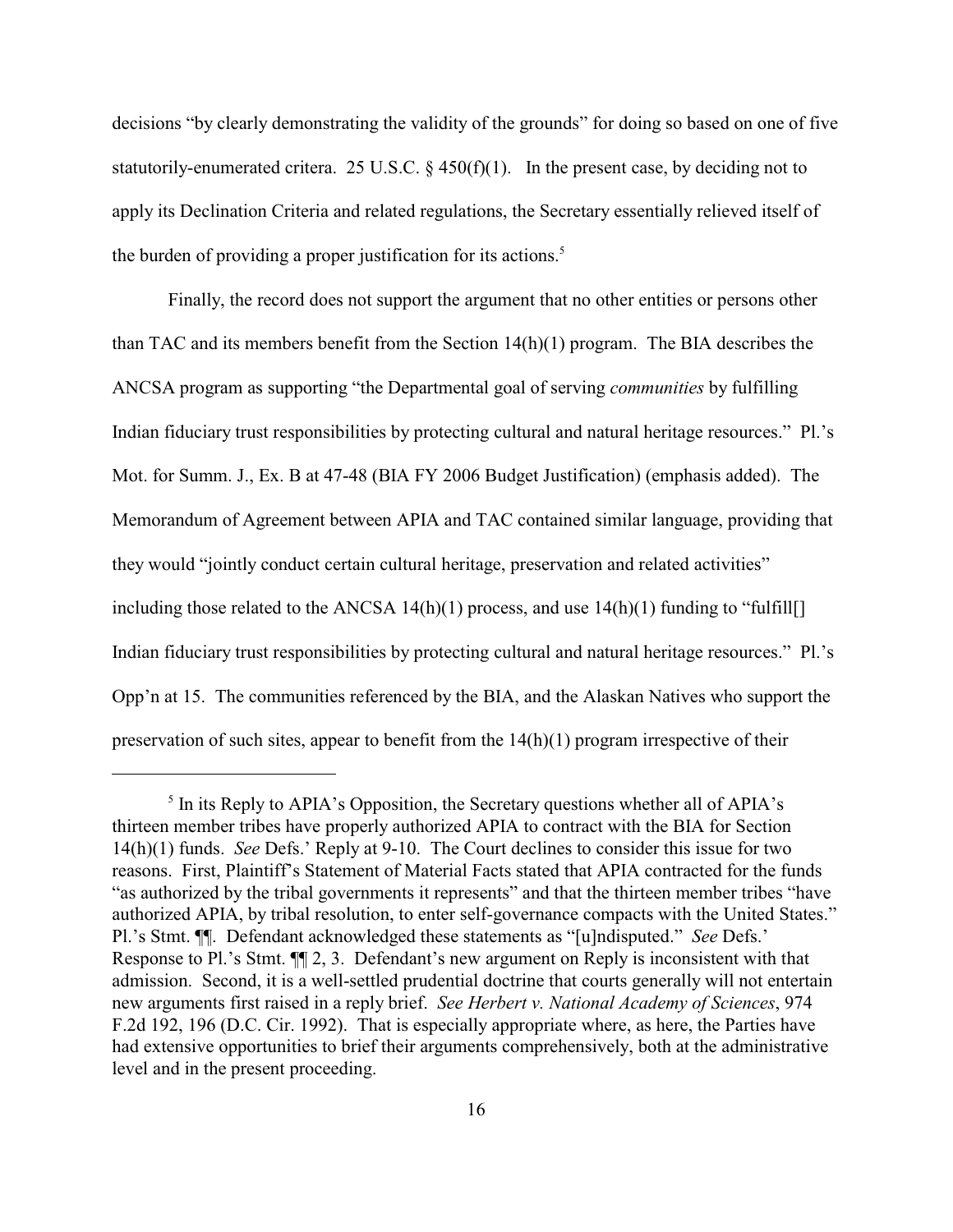membership in TAC, the thirteen member tribes authorizing APIA's activities, or any other entity.

For these reasons, Defendants failed to meet their burden with respect to demonstrating APIA was not entitled to the Section 14(h)(1) funds for fiscal year 2006, as there is no support in the record for a finding that TAC is the only beneficiary under that Section. Accordingly, the BIA's decision not to apply its Declination Criteria and other applicable regulations to APIA's request was arbitrary and capricious, and the appropriate remedy under the APA is to remand to the BIA for further consideration. *See Feezor v. Babbitt*, 953 F. Supp. 1, 7 (D.D.C. 1996) ("IBIA did not deal with the additional questions presented by the individual appellants because it did not recognize their standing. The accompanying order accordingly remands this matter to the Department of Interior for consideration and explanation.").

## *C. Further Proceedings*

Both Parties invite the Court to go beyond a remand to the BIA and decide, under the ISDEAA, whether TAC or APIA is the proper recipient of the Section  $14(h)(1)$  funds. The Court declines this invitation at this point. The BIA must decide, in the first instance, whether to approve or decline APIA's request for Section  $14(h)(1)$  funds after applying the appropriate statutes and regulations. While Defendants suggest in a footnote that a remand would likely result in denial of APIA's funding request, that statement appears to be grounded in the erroneous belief that TAC is the only beneficiary of Section  $14(h)(1)$  funds. The BIA must examine APIA's request for Section  $14(h)(1)$  funds having been disabused of that belief.<sup>6</sup>

 $6$  Consistent with the foregoing analysis, the Court expressly does not decide in this Memorandum Opinion whether and to what extent the BIA should apply its contracting order of precedence or a temporal order of preference when applying its Declination Criteria and related